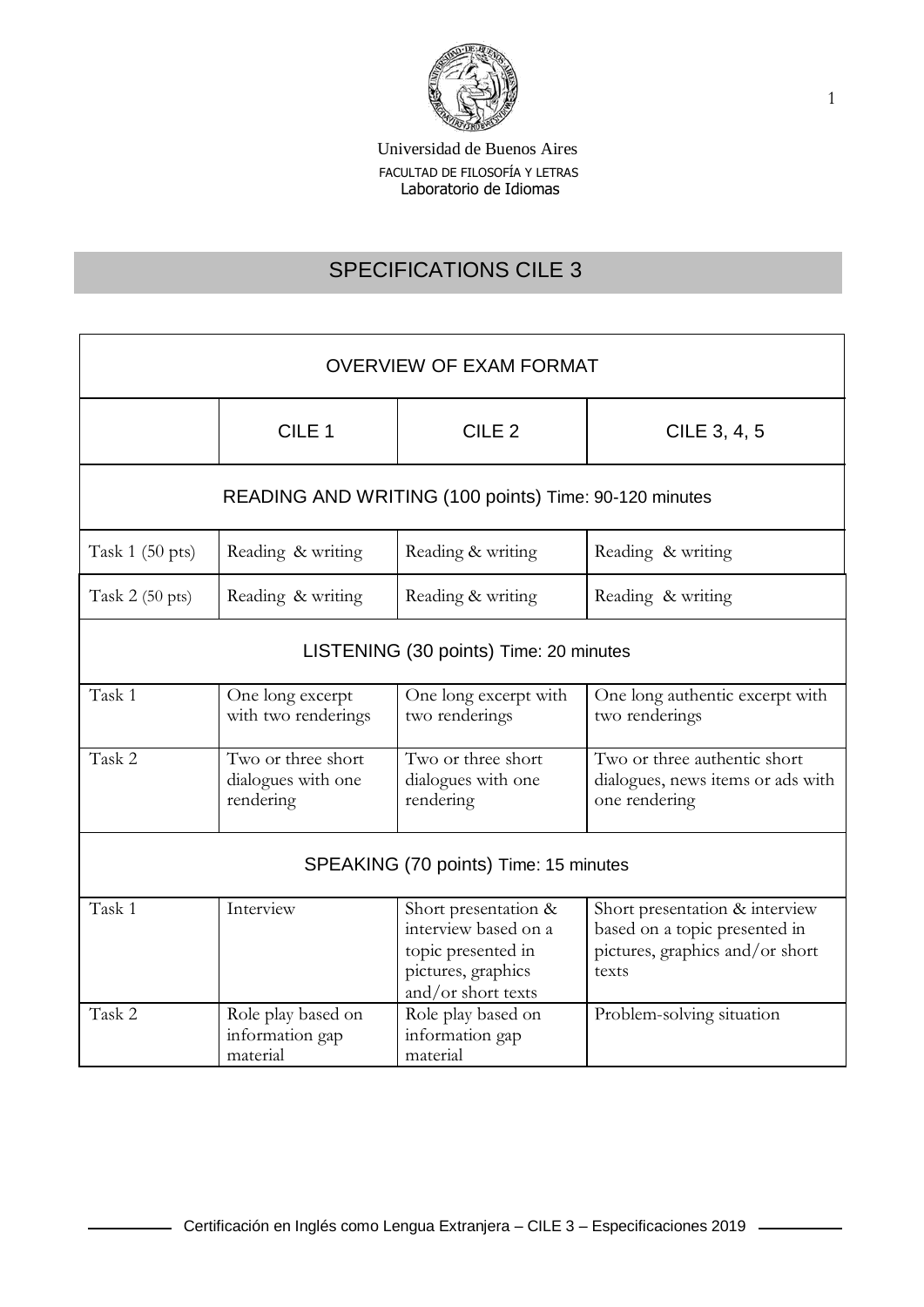

## READING AND WRITING SECTION

In the two tasks in this section candidates will be expected to write a text on the basis of the input provided by an authentic text. Successful completion of each task will require candidates to select, summarize or comment on relevant information from the text and transfer this information to the requested written text guided by the writing purpose and following conventions of genre, information routines and register.

Candidates will write a total of **300-340** words using two of the following genres:

- $\Box$  An informal e-mail or formal letter, e.g. a simple letter of advice, request, complaint or apology, a letter of application, a letter asking for information;
- $\Box$  A descriptive narrative, e.g. a crime story, a shocking experience, a news item, the presentation of a typical product, the presentation of an organisation in a home page;
- $\Box$  An instructive text, e.g. a guide for safe travelling;
- $\Box$  An opinion piece, e.g. a comment on a blog.

An example of an integrated task at this level:

Read the following short story by Ambrose Bierce. As a journalist, write a news item taking into account the information in the story. The news item will be published in an American newspaper under the following headline: SPOUSE´S GHOST SENDS MESSAGE AT 11:20.

Write 10-15 lines.

REMEMBER to use the information in the text whenever necessary.

Written texts will be graded according to: relevance and adequacy of content with respect to reading input and writing purpose, organisation and cohesion, vocabulary, grammatical range and accuracy, and punctuation and spelling

Candidates will have to read authentic texts from different sources ranging from magazine and newspaper articles to excerpts from academic texts with a length of 600-900 words. They may find the following text types, information routines and content:

- Narrative (Reports: biographical notes, news, historical accounts, newspaper articles; short stories)
- Descriptive (impressionistic descriptions, e.g. travel accounts)
- Expository (broader accounts of esp. abstract phenomena, e.g. newspaper articles, excerpt from educational materials)
- Argumentative

Information routines: cause and effect, comparison and contrast, process description

Topics: Science and technology – health – relationships – personal experience - psychology – travelling – entertainment – mass media – society – history – lifestyles – environmental issues – business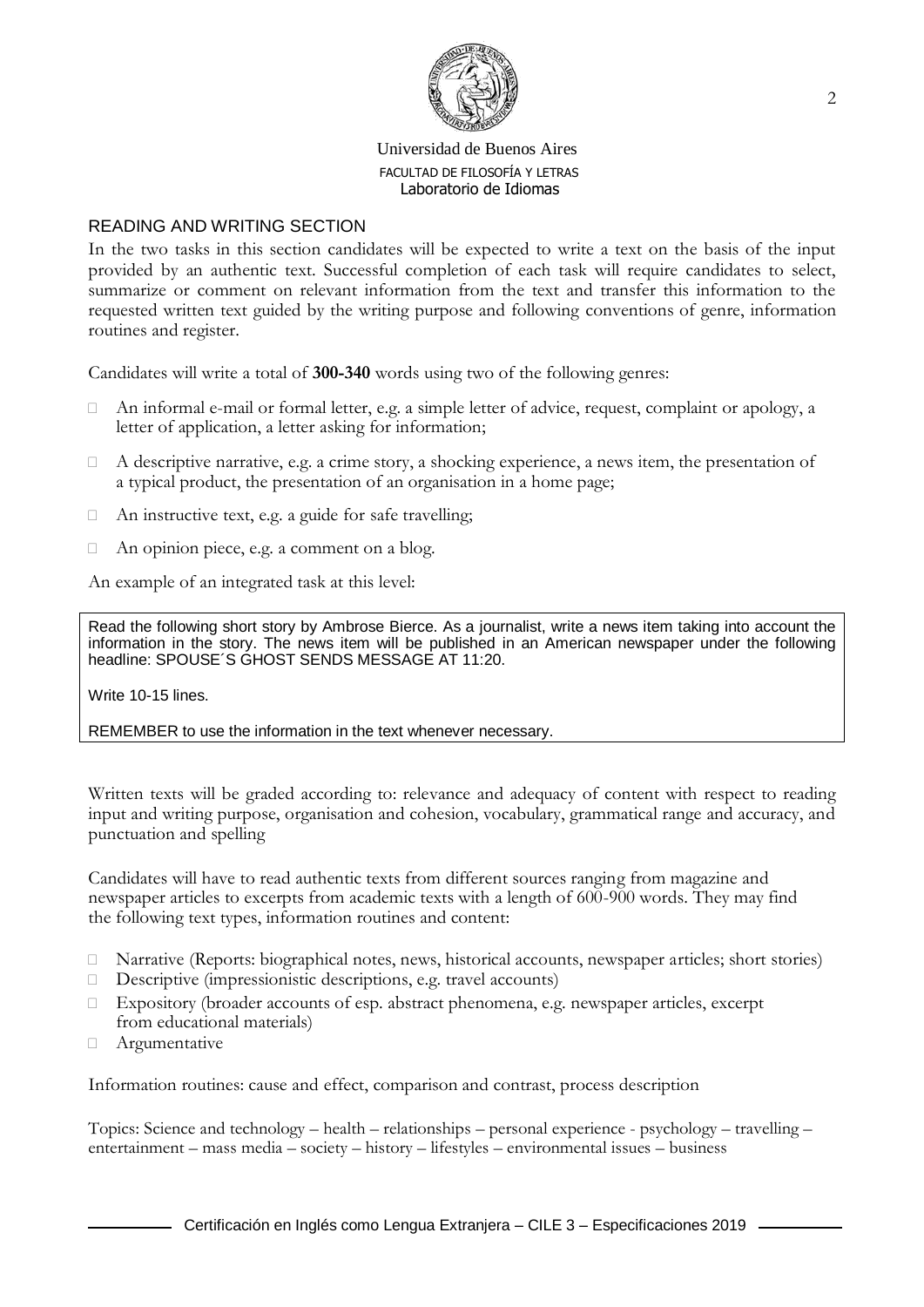

# LISTENING SECTION

This section will assess students´ ability to understand different types of authentic aural texts of a British or American variety by showing understanding of gist, detailed information or specific information.

## Task 1

In task one they will listen to a long excerpt (a dialogue or monologue) twice. They might encounter any of the following authentic text types and content:

- $\Box$  Film/book reviews
- **Presentation of a topic**
- $\Box$  Narrative (news, personal accounts, storytelling, etc)
- □ News reports
- $\Box$  Interviews

Length: 500-700 words

Topics: science and technology - health –relationships - personal experience - psychology – travelling – entertainment – mass media – society – history – lifestyles – business – environmental issues

Candidates will have to perform any of the following skills:

- Identifying main ideas
- Identifying supporting details

Most test methods will be of an open-ended type -e.g. short-answer questions, information-transfer techniques (complete chart, label diagram with short phrases, form / chart completion). Some objective type items may also be included: e.g. true/false statements, multiple choice questions.

Task 2

In task two they will listen to 2 or 3 short excerpts once. These excerpts may be: authentic radio ads, conversations or news items.

Candidates will mainly have to perform any of the following skills:

- $\Box$  Identifying the major topic
- $\Box$  Inferring the role of the participants in a situation
- Identifying specific information

Test methods used might include short answers, multiple choice questions or true/false statements.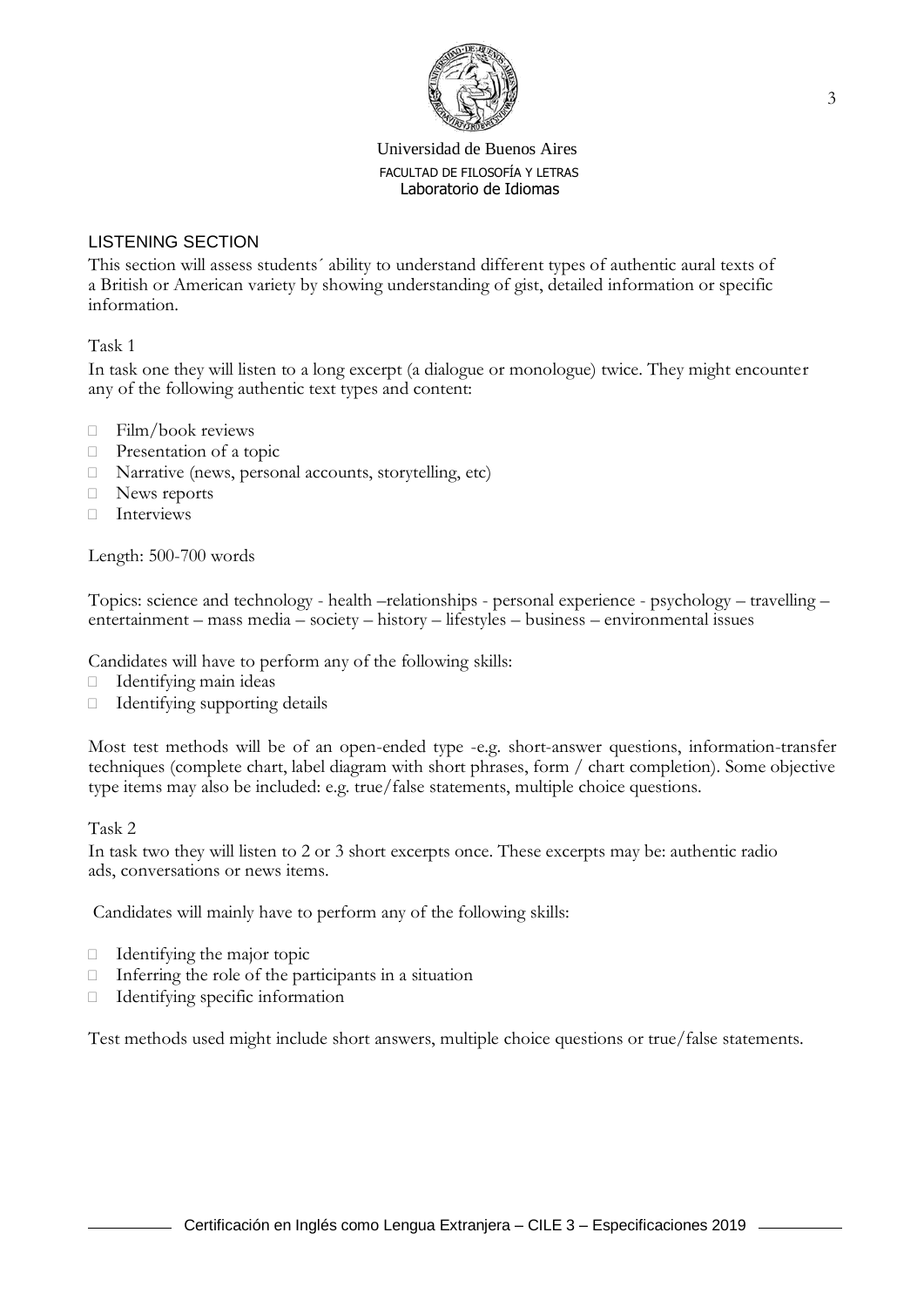

## SPEAKING SECTION

This section aims to assess students´ ability to use spoken English in a wide range of interactions and monologues.

The board will be made up of two examiners, of which one will lead the interaction with the student(s). Students will be paired up if possible to interact with each other.

#### Part I:

Examiners will ask questions on topics related to work, school, and leisure time to help candidates feel at ease. Then candidates will be given a sheet with printed input and guiding questions to prepare a brief presentation on the topic. After a short talk, they will be asked further questions on the topic related to their own experience and opinions.

#### Part II:

In pairs candidates will be presented with a problem. They will be invited to interact and cooperate to reach a decision.

#### *Topics*:

Daily routines- occupations and jobs – travelling – lifestyles – free time activities – science and technology – health –relationships – personal experience – psychology – travelling – entertainment – mass media – society – history – lifestyles – business – environmental issues

#### *Expected performance*

Users at this level are expected to be able to handle the main structures of the language with some confidence and accuracy. They demonstrate knowledge of a wide range of vocabulary in different situations. They can interact expressing hypothetical meaning about the past, present and future as well as support their opinion and argue for and against a topic, yet they may do so inaccurately. If studying, students can exchange opinions, ask questions and make brief presentations.

In the workplace, the student can perform office tasks, can exchange opinions and interact in various situations.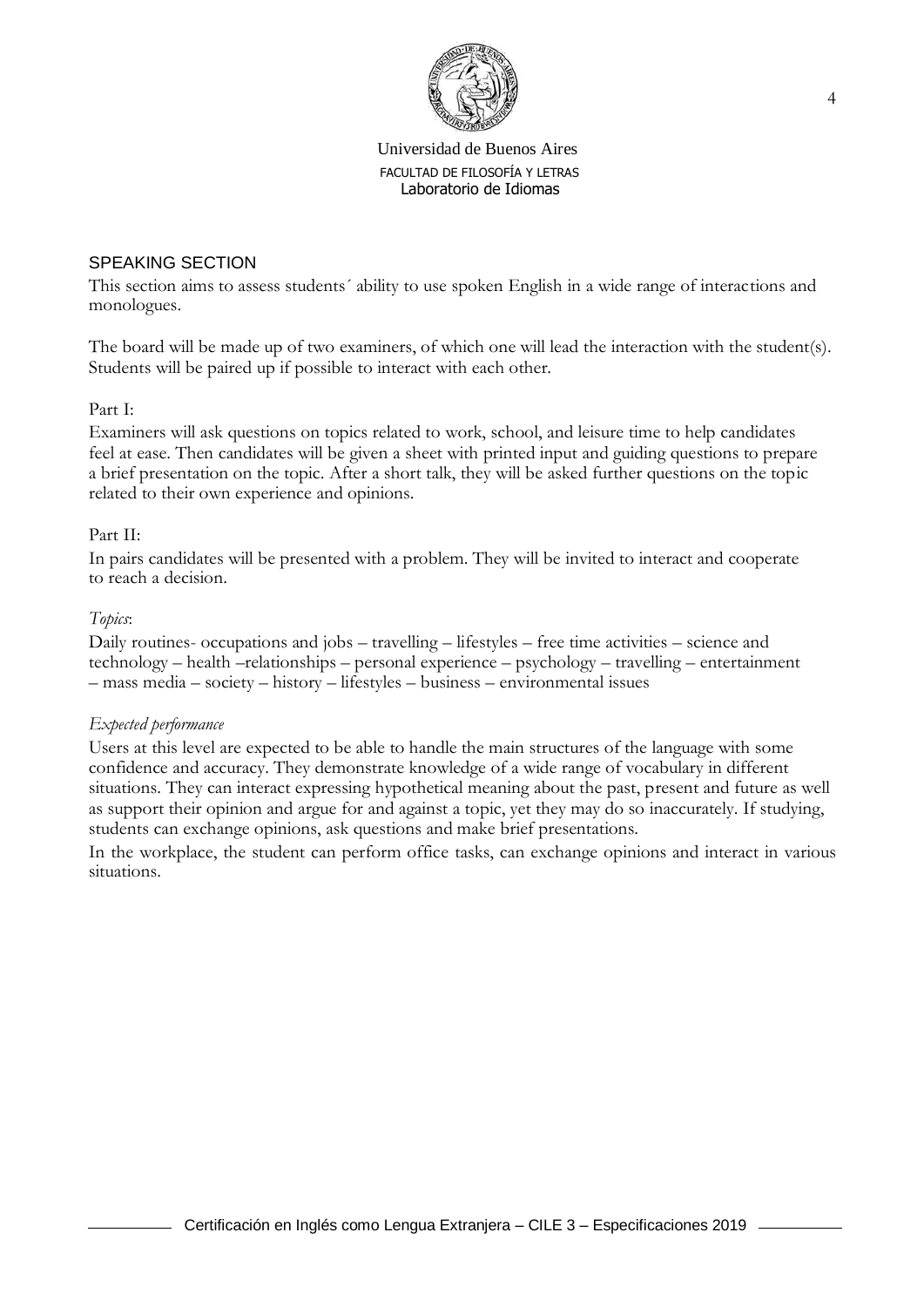

# LANGUAGE SPECIFICATIONS

Candidates at this level tend to use the following structures, functions and vocabulary with a certain level of accuracy since many of these language items have been acquired at this stage. Language items from previous stages tend to be used with a higher level of accuracy and fluency.

| Grammarltems                                                                                                                                 | <b>Functions</b>                                                                                            |  |
|----------------------------------------------------------------------------------------------------------------------------------------------|-------------------------------------------------------------------------------------------------------------|--|
| Present Simple and Continuous                                                                                                                | Describe routines and actions in progress                                                                   |  |
| Past Simple, Past Continuous and Past Perfect                                                                                                | Narrate past events                                                                                         |  |
| Comparatives, Superlatives and intensifiers                                                                                                  | Describe people, places, and feelings                                                                       |  |
| Present Perfect Simple and Continuous                                                                                                        | Express experience, recent past, and unfinished past<br>action<br>Present result of past activity or action |  |
| Present Continuous, Future Simple, Going To                                                                                                  | Talk about the future, plans, and intentions                                                                |  |
| Passive Voice (modals, going to, Present Perfect,<br>Present Continuous, Past Continuous)                                                    | Describe processes, present, past and future events                                                         |  |
| Used to                                                                                                                                      | Express a past habit or state                                                                               |  |
| Reported Speech (statements, commands, questions,<br>reporting verbs: order, refuse, advise, offer, agree,<br>decide, promise, explain, add) | Report speech using frequently used reporting verbs                                                         |  |
| Ought to                                                                                                                                     | Express obligation and advice                                                                               |  |
| Be allowed to, Be supposed to                                                                                                                | Express permission, prohibition, expectations                                                               |  |
| Could, Be able to                                                                                                                            | Express ability or achievement in the past                                                                  |  |
| Would rather, would prefer                                                                                                                   | Express preference                                                                                          |  |
| Should have, could have                                                                                                                      | Express regret and advisability                                                                             |  |
| Conditionals II                                                                                                                              | Express unreal and improbable condition and result                                                          |  |
| Conditionals III                                                                                                                             | Express impossible actions                                                                                  |  |
| Defining and non-defining relative clauses                                                                                                   | Identify, give additional information                                                                       |  |